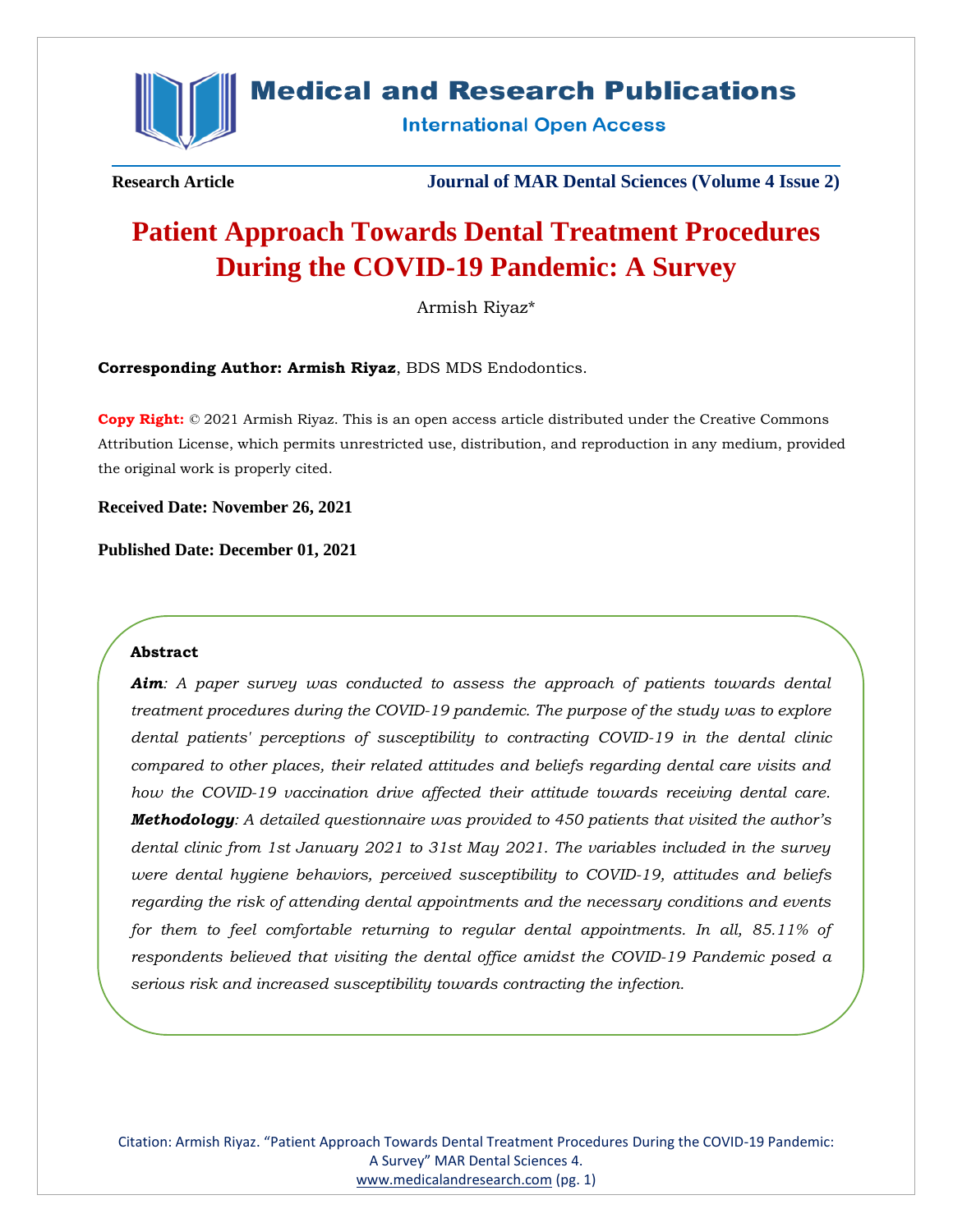*Perceptions of susceptibility, a higher valuation of dentistry, and agreement that COVID-19 is a serious infection were each positively related to attitudinal statements and beliefs reflecting caution in attending dental visits. Last, assurance from dental health professionals confirming the safety to return for routine dental care and the ongoing vaccination programs were the largest reported factors necessary for a return to routine dental visits.*

#### **Introduction**

The novel coronavirus (SARS-CoV-2) pandemic has been a highly disruptive and challenging event that has significantly affected the daily life of nearly every individual in every country. Individuals infected with COVID-19, the disease caused by SARS-CoV-2, are found in >200 countries and almost all Indian states. Millions of people have been infected with it worldwide. COVID-19 is highly contagious, with a rapid rate of transmission, and can be spread by not only symptomatic patients but asymptomatic carriers as well. The known modes of transmission include droplets, surface contact, and aerosolization. While a lot has been researched about the nature of the novel COVID-19 virus, yet new facts come to light every other day about its transmission, spread and nature of the disease it causes.

Healthcare professionals are always at a greater risk of contracting the COVID-19 virus, however, clinicians interacting with multiple patients can serve as vectors for viral transmission between patients too (Chen et al. 2020) **(**2**)**. Due to close physical contact with patients while examining or treating, dental professionals are at particularly high risk of being infected by, as well as transmitting COVID-19 to, their patients (Meng et al. 2020) **(**4**)**. In Italy, several dental professionals were reported to have succumbed to COVID-19 as early as the initial stages of the pandemic (Chustecka 2020) **(**3**)**. At present, the best protection for dental professionals and their patients is increasing awareness, avoiding unnecessary contact with people who may have symptoms of COVID-19, using appropriate personal protective equipment, and increasing attention to engaging in personal hygiene behaviors, especially handwashing (CDC 2020b).

Because of the high risk for dental professionals and their patients of contracting COVID-19, on March 16, 2020, the American Dental Association (2020) recommended that dental professionals postpone elective procedures and provide only emergency dental care. Additionally, the CDC (2020b) recommended that dental health care providers delay all elective provider visits and suspend routine dental visits. At the time of writing, although routine dental visits have resumed in most of the countries, it is unclear when or to what extent clinic operations will fully return to the pre–COVID-19

Citation: Armish Riyaz. "Patient Approach Towards Dental Treatment Procedures During the COVID-19 Pandemic: A Survey" MAR Dental Sciences 4.2 [www.medicalandresearch.com](http://www.medicalandresearch.com/) (pg. 2)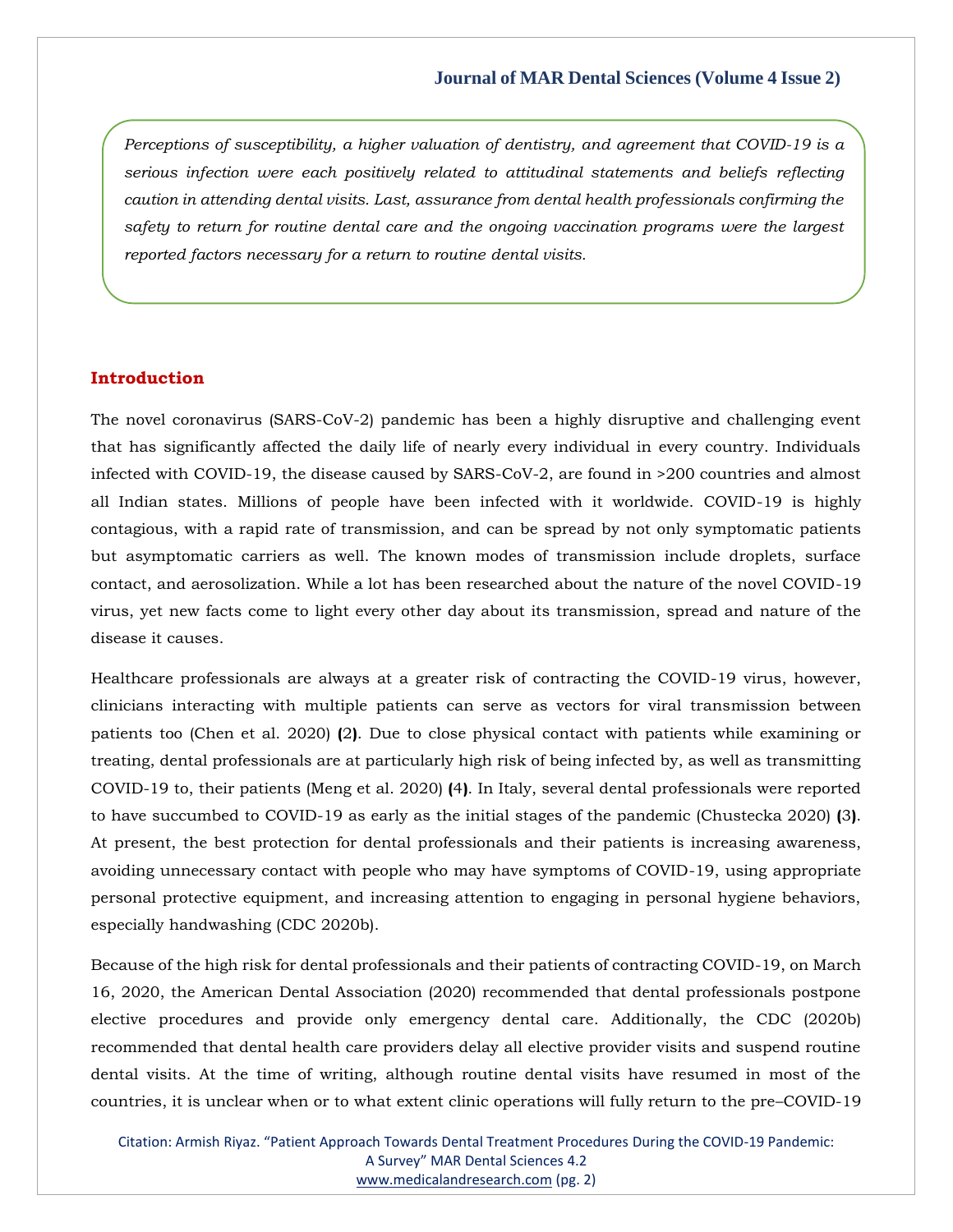norm. In India amid rising cases of Covid-19, the Indian Dental Association in 2020 issued specific preventive guidelines for Dental Professionals on the Coronavirus Threat limiting the treatment to urgent care only and postponing all elective procedures. These guidelines are however reviewed timely and currently, most dental procedures are designated do-able.

#### **Possible transmission routes of 2019-nCoV in dental clinics (**21**):**

**Direct or Indirect Transmission:** The COVID-19 virus can be transmitted directly from person to person by air droplets; recent evidence suggested that it may also be transmitted through contact and fomites. Dental patients and professionals are always a high risk for exposure to pathogenic microorganisms, including viruses and bacteria that infect the oral cavity and respiratory tract. Dental care settings invariably carry the risk of 2019-nCoV infection due to the specificity of its procedures, which involves face-to-face communication with patients, and frequent exposure to saliva, blood, and other body fluids, and the handling of sharp instruments. The pathogenic microorganisms can be transmitted in dental settings through inhalation of airborne microorganisms that can remain suspended in the air for long periods, direct contact with blood, oral fluids, or other patient materials, contact of conjunctival, nasal, or oral mucosa with droplets and aerosols containing microorganisms generated from an infected individual and propelled a short distance by coughing and talking without a mask, and indirect contact with contaminated instruments and/or environmental surfaces.

There have been limited studies in the reviewed English literature that have examined patient attitudes towards dental treatment procedures during the COVID-19 pandemic and what factors would contribute to clinical operations in reaching pre-pandemic levels. This study aimed to explore the patient approach towards dental treatment procedures during the COVID-19 Pandemic. A secondary aim was to determine the conditions and circumstances that will influence dental patients to return to pre–COVID-19 dental appointment routines.

This study can also serve as a guide for dental and public health professionals, and patients as they seek to restore positive dental health care practices amidst the COVID-19 pandemic.

#### **Methodology**

#### **Design and Sample:**

Data for this study came from a cross-sectional survey. The survey was conducted on 450 patients that visited the author's dental clinic from 1st January 2021 to 31st May 2021. The description was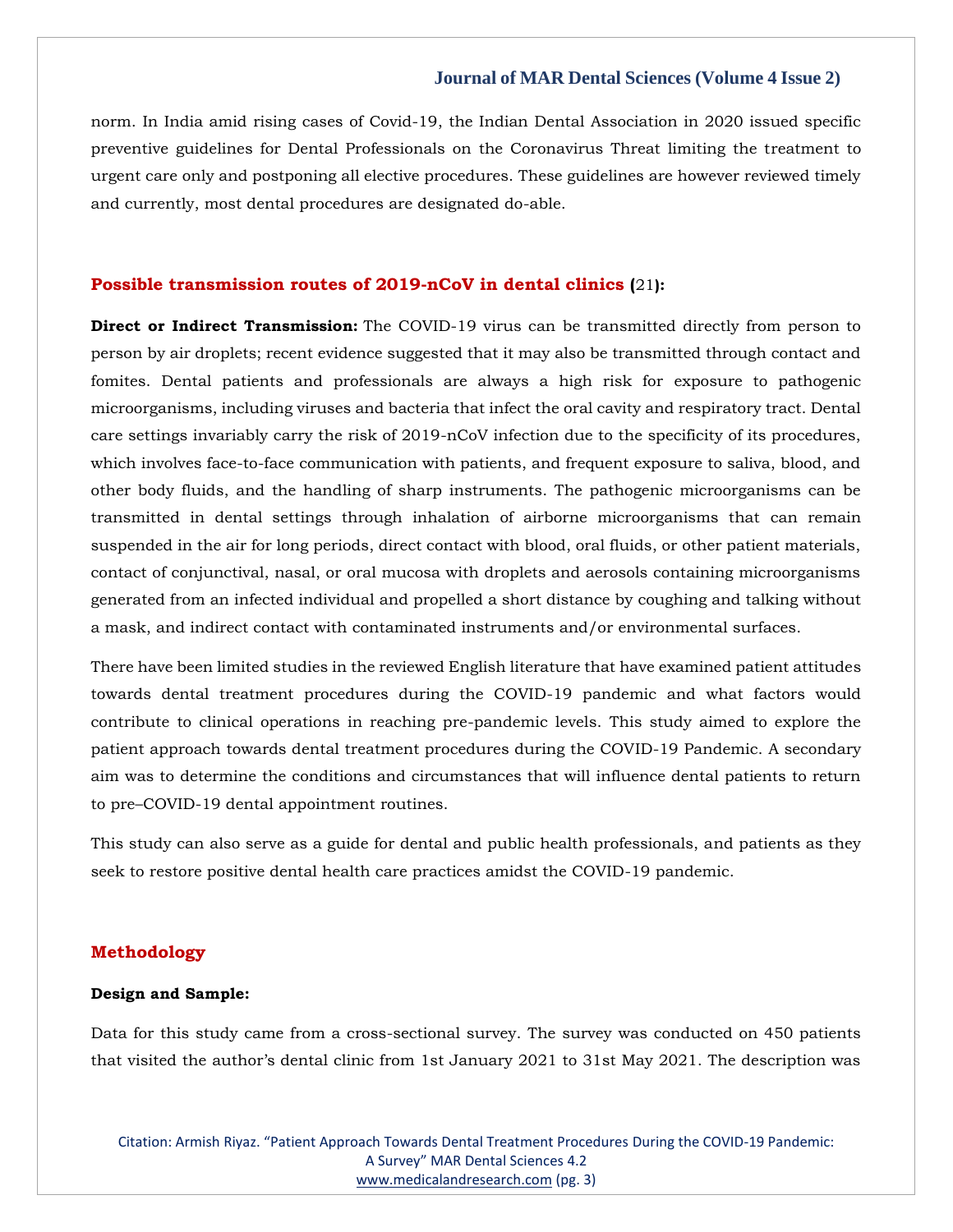as follows: "Complete a 20-minute survey about your beliefs, attitudes, and perceptions regarding professional dental care during the COVID-19 pandemic.

The sample was limited to respondents who were  $\geq 18$  years old. No other exclusion criteria were applied.

## **Procedure**

A paper survey was created in MS Word and printed and then given to patients to answer. The first item on the survey was informed consent. The entire survey took approximately 20 minutes to complete, and participants did not receive any funds for their participation.

A detailed questionnaire was provided to patients which were designed after a thorough review of the present literature available on patient feedback surveys.

The survey was pilot-tested with a small group of health professionals, including a physician, a dentist, and a nurse. Pilot-test participants were asked to provide feedback on the understandability of specific items and general survey flow. Updates to the survey were made according to the feedback in the pilot test, and the final survey was administered in January 2020.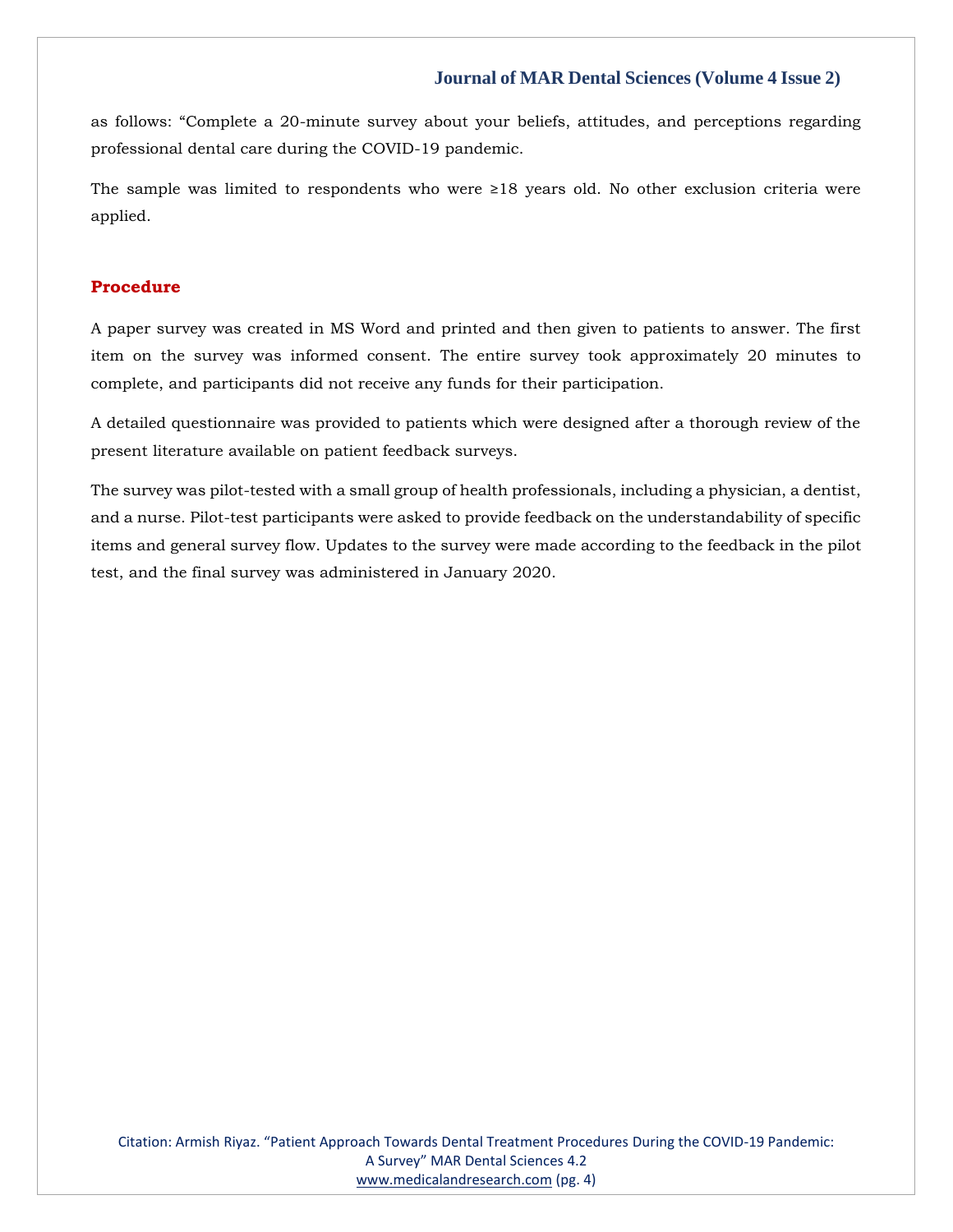$\mathbf{f}$ 

# Patient Approach Towards Dental Treatment Procedures During the **COVID-19 Pandemic: A Survey**

I am asking for your voluntary participation in my research survey. Please read the following information about the survey. If you would like to participate, please sign in the appropriate box below.

PURPOSE OF RESEARCH: For the partial fulfilment of my Master's degree in Hospital Administration IF YOU PARTICIPATE, YOU WILL BE ASKED TO: Fill in the survey form

TIME REQUIRED FOR PARTICIPATION: 8-10 mins

RISKS: None

HOW CONFIDENTIALITY WILL BE MAINTAINED: Patient details and privacy will be maintained and will not be published anywhere.

If you have any questions about this study, feel free to contact: Dr Armish Riyaz

Adult Sponsor: The Contract of the Contract of the Contract of the Contract of the Contract of the Contract of the Contract of the Contract of the Contract of the Contract of the Contract of the Contract of the Contract of

Phone/email:

VOLUNTARY PARTICIPATION:

Participation in this study is completely voluntary. If you decide not to participate there will not be any negative consequences. Please be aware that if you decide to participate, you may stop participating at any time and you may decide not to answer any specific question.

By signing this form I am attesting that I have read and understand the information above and I freely give my consent/assent to participate or permission for my child to participate.

ADULT INFORMED CONSENT OR MINOR ASSENT

Printed Name of Research Subject: Parental/Guardian Permission (if applicable) Parent/Guardian Printed Name:

Date Reviewed & Signed:<br>Signature:

Date Reviewed & Signed: Signature:

Figure 1: Consent form

Citation: Armish Riyaz. "Patient Approach Towards Dental Treatment Procedures During the COVID-19 Pandemic: A Survey" MAR Dental Sciences 4.2 [www.medicalandresearch.com](http://www.medicalandresearch.com/) (pg. 5)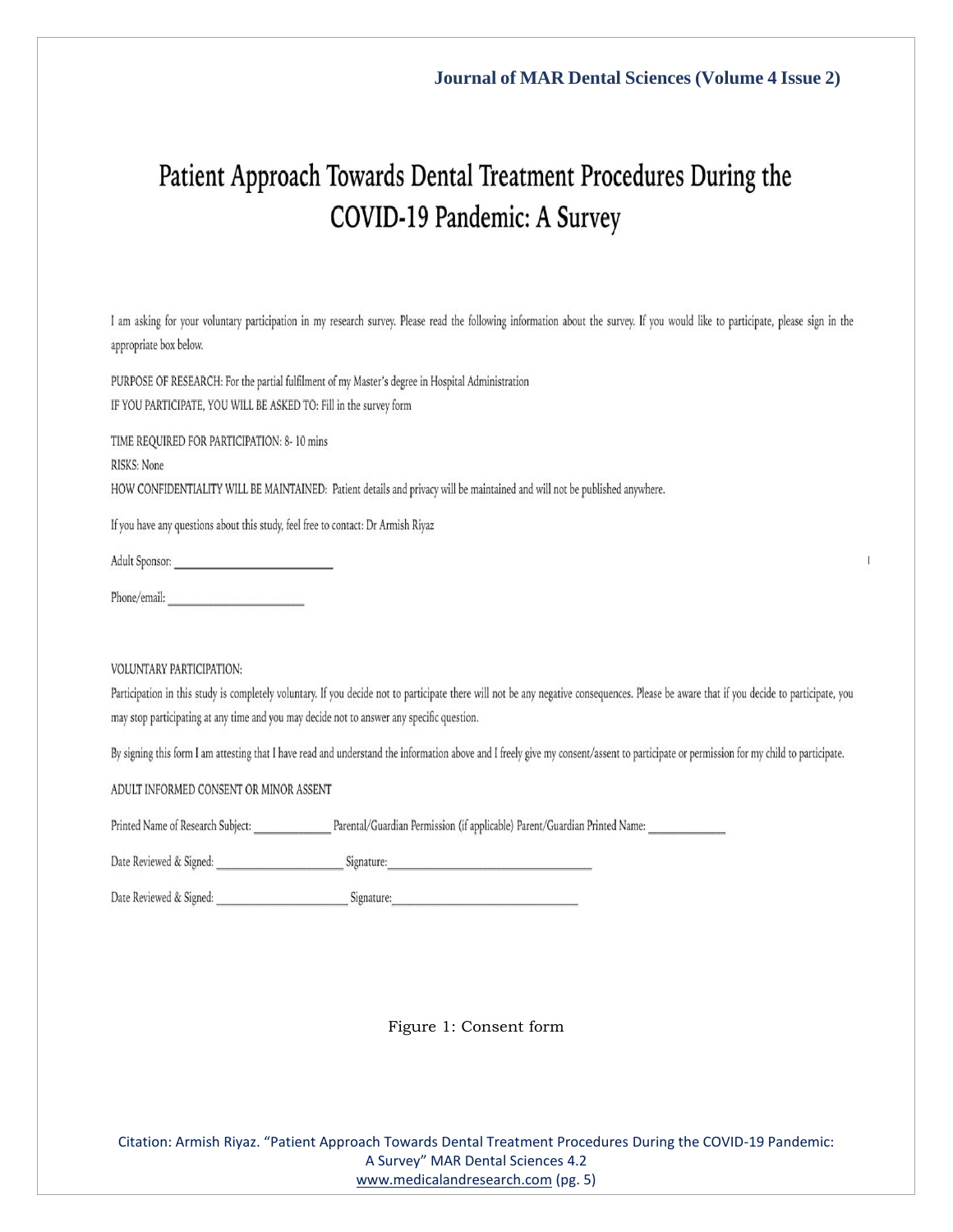|                                                                                                                                   | Strongly<br>agree | Agree | Somewhat<br>agree | Neither agree<br>nor disagree | Strongly<br>disagree | Disagree | Somewhat<br>disagree |
|-----------------------------------------------------------------------------------------------------------------------------------|-------------------|-------|-------------------|-------------------------------|----------------------|----------|----------------------|
| I am concerned about contracting Covid -19 from:                                                                                  |                   |       |                   |                               |                      |          |                      |
| My dental proffessional                                                                                                           |                   |       |                   |                               |                      |          |                      |
| Other patients at the dental office                                                                                               |                   |       |                   |                               |                      |          |                      |
| Other staff at the dental office                                                                                                  |                   |       |                   |                               |                      |          |                      |
| Compared to the rest of the population, my dentist has at greater<br>risk of:                                                     |                   |       |                   |                               |                      |          |                      |
| Contracting COVID-19                                                                                                              |                   |       |                   |                               |                      |          |                      |
| Transmitting COVID-19                                                                                                             |                   |       |                   |                               |                      |          |                      |
| I feel more likely to contract COVID-19 in a dental office than:                                                                  |                   |       |                   |                               |                      |          |                      |
| Grocery stores                                                                                                                    |                   |       |                   |                               |                      |          |                      |
| Restaurants                                                                                                                       |                   |       |                   |                               |                      |          |                      |
| Movie theatres                                                                                                                    |                   |       |                   |                               |                      |          |                      |
| Public transport                                                                                                                  |                   |       |                   |                               |                      |          |                      |
| Other clinics at the hospital                                                                                                     |                   |       |                   |                               |                      |          |                      |
| Contracting COVID-19 is more risky to my overall health than:                                                                     |                   |       |                   |                               |                      |          |                      |
| Not attending a check-up appointment with my dentist at all                                                                       |                   |       |                   |                               |                      |          |                      |
| A dental appointment for elective procedures like fillings, crowns<br>etc                                                         |                   |       |                   |                               |                      |          |                      |
| A dental appointment for pain, infections and swellings                                                                           |                   |       |                   |                               |                      |          |                      |
| I trust my dental office is in compliance with government<br>regulations and recommendations for appropriate dental treatment     |                   |       |                   |                               |                      |          |                      |
| I will postpone all my dental visits until the COVID-19 outbreak is<br>controlled                                                 |                   |       |                   |                               |                      |          |                      |
| I will visit if I'm aware that all staff at the dental office is vaccinated<br>against COVID-19                                   |                   |       |                   |                               |                      |          |                      |
| I will verify in advance the dates of last RT-PCR test for detecting<br>COVID-19 undertaken by all the staff at the dental office |                   |       |                   |                               |                      |          |                      |
| I will myself get tested for COVID-19 before visiting the dental<br>office                                                        |                   |       |                   |                               |                      |          |                      |

Figure 2: Questionnaire

Citation: Armish Riyaz. "Patient Approach Towards Dental Treatment Procedures During the COVID-19 Pandemic: A Survey" MAR Dental Sciences 4.2 [www.medicalandresearch.com](http://www.medicalandresearch.com/) (pg. 6)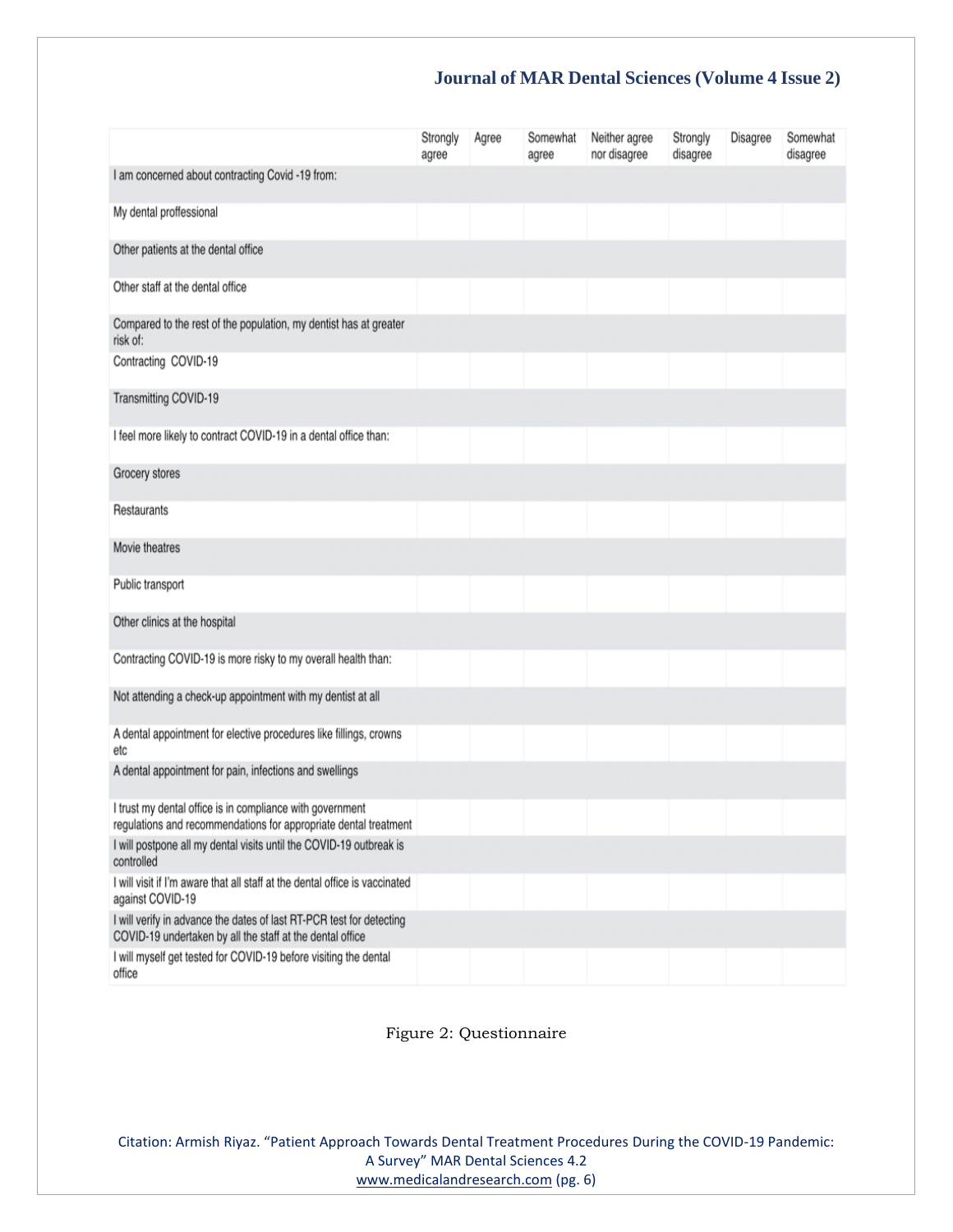#### **Data Analysis**

The HBM (Health Belief Model)1 was used in the development of the survey items. HBM emphasizes the relationship between perceptions of susceptibility for infection and severity of the ensuing illness, both of which are presumed to influence individuals' risk avoidance behaviors. Participants were asked to respond to items related to the perceived value of dentistry. A 7-point Likert scale (strongly agree to strongly disagree) was used to measure perceptions. These items were scaled together (Cronbach's alpha = 0.89) to create a composite variable reflective of the perceived value of dentistry. A strongly agree response was coded as a 3, agree as 2, and somewhat agree as 1. All other responses were coded as 0. The items were then summed. The scale was intended to reflect agreement to the statements; therefore, only positive agreement scores were used in the scale, which also prevented having negative values in the analyses.

Data were analyzed with STATA 16 (StataCorp). Means and distributions were examined. Data transformations were done to normalize variables for analyses where needed.

#### **Results**

Table 1 lists the mean agreement for each survey question used to create the composite theory variables regarding an agreement with perceived susceptibility and attitudes and beliefs of risk associated with COVID-19 and dental appointments.

Respondents indicated that contracting COVID-19 from other patients in a dental office posed the greatest risk related to dental care. They equally agreed to the fact that their dentist had a greater risk in contracting as well as transmitting COVID-19.

The majority of the respondents believed that they were more likely to contract the virus at the dental office as compared to other public places. There was also a general agreement that contracting COVID-19 was riskier to overall health than attending a dental checkup or receiving dental care.

Respondents strongly agreed that their dental office would comply with governmental COVID-19 recommendations. Not all respondents believed that they would postpone their dental visits until the COVID-19 outbreak is controlled.

Respondents agreed that factors like COVID-19 vaccination and knowledge about the staff at the dental office is regularly tested for COVID-19 would encourage them to visit the dental office regularly. Lastly, less than half of the respondents stated that they would themselves get tested for COVID-19 before visiting a dental office.

Citation: Armish Riyaz. "Patient Approach Towards Dental Treatment Procedures During the COVID-19 Pandemic: A Survey" MAR Dental Sciences 4.2 [www.medicalandresearch.com](http://www.medicalandresearch.com/) (pg. 7)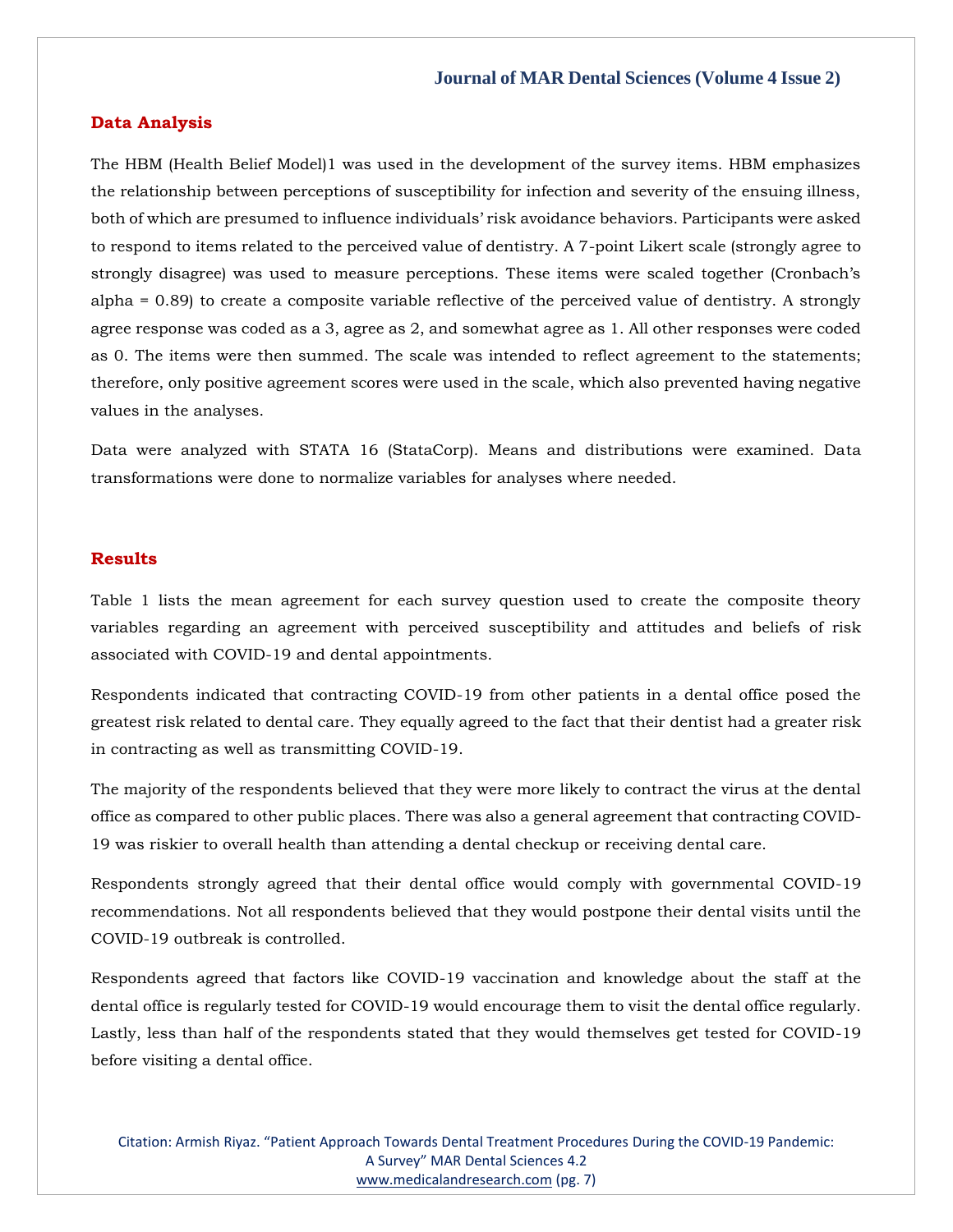Table 2 shows results from a multivariate regression exploring factors associated with an increased agreement to statements reflecting perceptions of susceptibility.

Respondents who reported greater agreement with the statement indicating that they would likely contract COVID-19 from a dental visit were significantly more likely to have a higher agreement to statements about perceptions of susceptibility in dental settings (P < 0.001).

Increased agreement to statements reflecting increased attitudes and beliefs of risk related to COVID-19 and dentistry were also significantly associated with an increased agreement to statements about perceived susceptibility  $(P < 0.001)$ , as was older age  $(P = 0.01)$ .

Factors associated with increased attitudes and beliefs of risk for contracting COVID-19 from dental visits included increased perceptions of susceptibility (P < 0.001), increased perceptions of the value of dentistry  $(P = 0.01)$ , and agreement that COVID-19 is a serious infection  $(P = 0.002;$  Table 3).

Other events that respondents strongly agreed would help them feel comfortable returning to the dental office included a vaccination for COVID-19. Respondents reported that information about the latest PCR- test is undertaken by staff at the dental office would encourage them and give them confidence in returning to a dental office. (Table 4)

Comparatively, many of the patients did not believe they would take a PCR test themselves before visiting the dental office.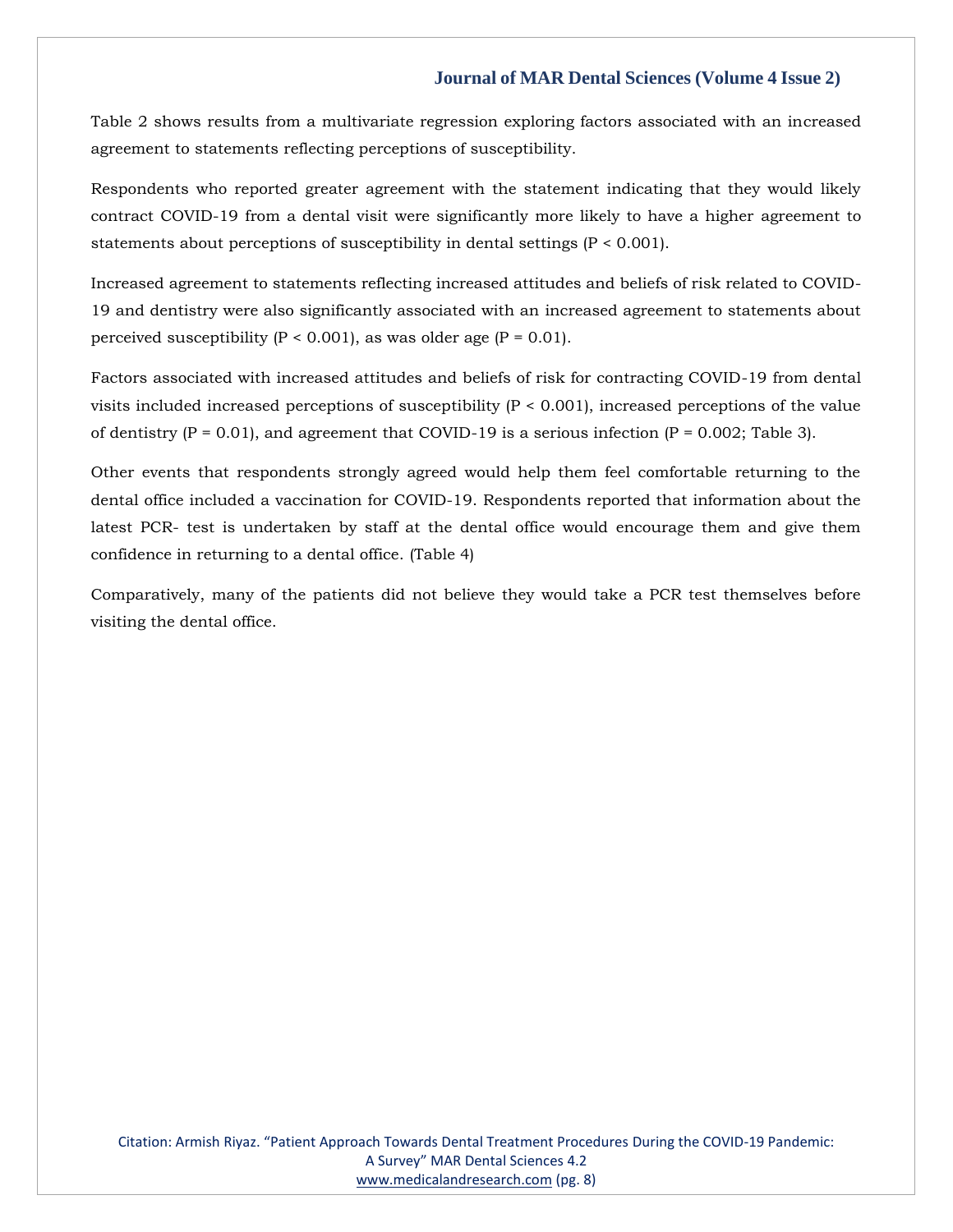|  | <b>Journal of MAR Dental Sciences (Volume 4 Issue 2)</b> |
|--|----------------------------------------------------------|
|--|----------------------------------------------------------|

|                                                                                                                                                               | n   | Mean <sup>®</sup> | <b>SD</b> |
|---------------------------------------------------------------------------------------------------------------------------------------------------------------|-----|-------------------|-----------|
| I am concerned about contracting Covid -19 from:                                                                                                              |     |                   |           |
| My dental proffessional                                                                                                                                       | 450 | 3.7               | 1.7.      |
| Other patients at the dental office                                                                                                                           | 450 | 3.3               | 1.8       |
| Other staff at the dental office                                                                                                                              | 450 |                   |           |
| Compared to the rest of the population, my dentist has at greater risk of:                                                                                    |     |                   |           |
| Contracting COVID-19                                                                                                                                          | 450 | 3.8               | 1.7       |
| <b>Transmitting COVID-19</b>                                                                                                                                  | 450 | 3.8               | 1.6       |
| I feel more likely to contract COVID-19 in a dental office than:                                                                                              |     |                   |           |
| Grocery stores                                                                                                                                                | 450 | 2.4               | 1.7       |
| <b>Restaurants</b>                                                                                                                                            | 450 | 4.7               | 1.8       |
| Movie theatres                                                                                                                                                | 449 | 4.3               | 1.8       |
| <b>Public transport</b>                                                                                                                                       | 440 | 4.2               | 1.6       |
| Other clinics at the hospital                                                                                                                                 | 450 | 5.7               | 1.6       |
| Contracting COVID-19 is more risky to my overall health than:                                                                                                 |     |                   |           |
| Not attending a check-up appointment with my dentist at all                                                                                                   | 450 | 2.5               | 1.5       |
| A dental appointment for elective procedures like fillings, crowns etc.                                                                                       | 439 | 2.1               | 1.6       |
| A dental appointment for pain, infections and swellings                                                                                                       | 450 | 3.4               | 19        |
| I trust my dental office is in compliance with government regulations and<br>recommendations for appropriate dental treatment during the COVID-19<br>outbreak | 450 | 2.4               | 1.2       |
| I will postpone all my dental visits until the COVID-19 outbreak is controlled                                                                                | 450 | 3.6               | 1.7       |
| I will visit if I'm aware that all staff at the dental office is vaccinated against<br>COVID-19                                                               | 450 | 4.5               | 1.9       |
| I will verify in advance the dates of last RT-PCR test for detecting COVID-19<br>undertaken by all the staff at the dental office                             | 446 | 2.4               | 1.3       |
| I will myself get tested for COVID-19 before visiting the dental office                                                                                       | 436 | 3.1               | 1.8       |

Score 1-7:  $1$  = strongly agree,  $2$  = agree,  $3$  = somewhat agree,  $4$  = neither agree nor disagree, 5 = somewhat disagree, 6 = disagree, 7 = strongly disagree. A square root transformation was used to normalise the composite susceptibility and attitude and belief variables for analyses. <sup>a</sup>Mean level of agreement with statement.

Table 1 lists the mean agreement for each survey question used to create the composite theory variables regarding agreement with perceived susceptibility and attitudes and beliefs of risk associated with COVID-19 and dental appointments.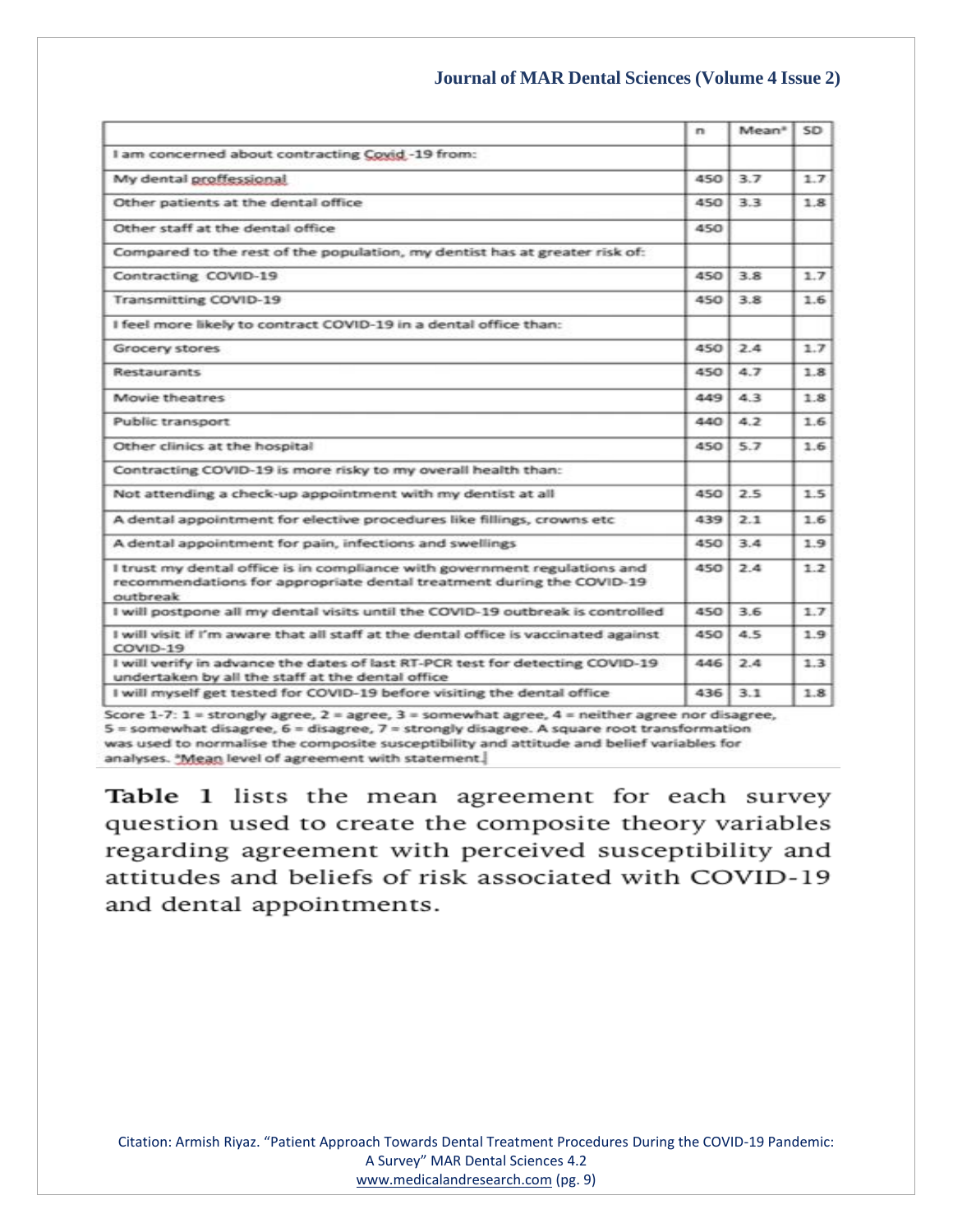| Perceived Susceptibility             | Coefficient | <b>SE</b> |      | p<br>t | 95% CI  |         |
|--------------------------------------|-------------|-----------|------|--------|---------|---------|
| Perceived likelihood of<br>infection | $-0.91$     | 0.14      | 6.43 | 0.000  | $-1.18$ | $-0.63$ |
| Perceived value of dentistry         | $-0.10$     | 0.08      | 1.25 | 0.213  | $-0.25$ | 0.06    |
| Attitudes and beliefs                | 34          | 0.05      | 7.66 | 0.000  | 0.26    | 0.43    |

**Table 2**: Regression for Perceived Susceptibility to Contracting COVID-19 from Attending a Dental Appointment  $(n = 450)$ 

| Attitudes and Beliefs                                                       | Coefficient | <b>SE</b> | T    | t <br>p | 95% CI  |      |
|-----------------------------------------------------------------------------|-------------|-----------|------|---------|---------|------|
| Perceived susceptibility of<br>contracting COVID-19 in the<br>dental office | 0.28        | 0.04      | 7.23 | 0.000   | 0.20    | 0.3  |
| Perceived value of dentistry                                                | 0.32        | 0.075     | 4.4  | 0.010   | 0.19    | 0.46 |
| Perceive COVID-19 to be risky<br>overall                                    | 0.43        | 0.43      | 1.06 | 0.309   | $-0.40$ | 1.27 |

**Table 3:** Regression for Attitudes and Beliefs Regarding Risk of Contracting COVID-19 from Attending a Dental Appointment (*n* = 439).

| Event                                     | n   | Mean | <b>SD</b> |
|-------------------------------------------|-----|------|-----------|
| COVID-19 vaccination                      | 450 | 2.7  | 1.8       |
| Control of COVID-19 outbreak              | 450 | 4.1  | 1.5       |
| COVID-19 PCR Tests by Dental Staff        | 446 | 3.3  | 1.6       |
| COVID-19 PCR Tests by patients themselves | 436 | 4.8  | 14        |

**Table 4:** Level of Agreement with Events That Need to Occur for Patients to Feel Comfortable Returning to the Dental Office.

Score 1-7: 1 = strongly agree, 2 = agree, 3 = somewhat agree, 4 = neither agree nor disagree, 5 = somewhat disagree, 6 = disagree, 7 = strongly disagree.

Citation: Armish Riyaz. "Patient Approach Towards Dental Treatment Procedures During the COVID-19 Pandemic: A Survey" MAR Dental Sciences 4.2 [www.medicalandresearch.com](http://www.medicalandresearch.com/) (pg. 10)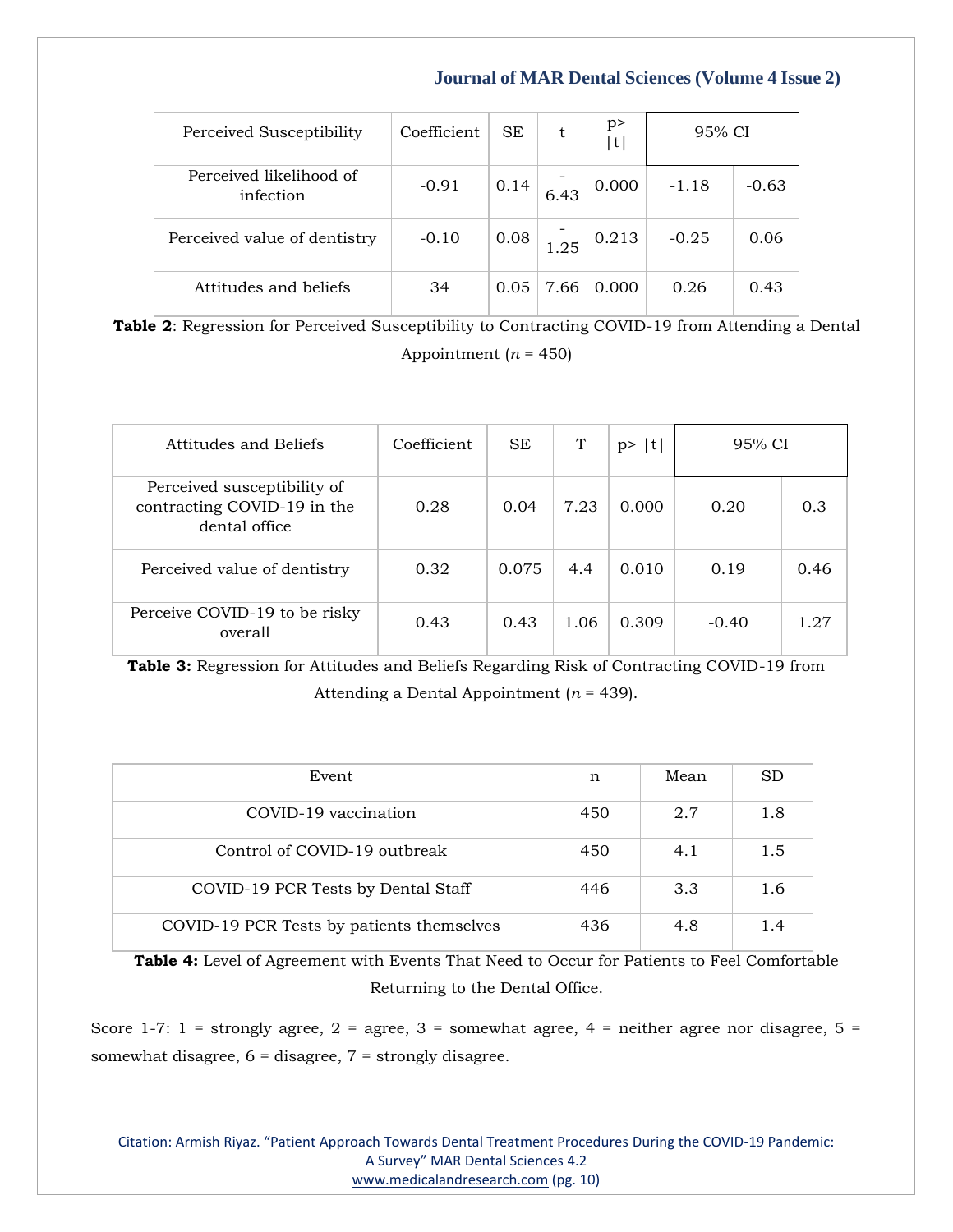## **Discussion**

The purpose of this study was to assess the perceptions of susceptibility to contracting COVID-19 in a dental office and the related attitudes and beliefs of dental patients regarding professional dental care visits during the COVID-19 pandemic. A secondary purpose of this study was to determine the conditions and circumstances that may influence dental patients returning to pre–COVID-19 dental appointment regimens.

The results of this study indicated that attitudes and beliefs of the risk of COVID-19 were influenced by increased perceptions of susceptibility and the belief that COVID-19 is a serious infection. Results also indicated that COVID-19 vaccination and reassurance by dental professionals about the safety and frequent testing would encourage patients to receive the desired dental care.

Certain demographic variations were evident in the survey. For example, as respondents increased in age, perception of susceptibility to contracting COVID-19 was remarkably higher. This is consistent with messaging from the CDC (2020c) **(**18**)** that risk for greater morbidity and mortality is higher among older individuals with COVID-19. Hospitalizations are also highest in adults ≥65 y (Garg et al. 2020)**(**20**)**.

An additional challenge to the psychological barrier of increased perceived susceptibility to contracting COVID-19 in dental offices could be that significant socioeconomic barriers to dental care already exist for the aged and the poor. This study, however, did not evaluate the patient's economic status and income.

Historically, these two vulnerable population groups have poor professional dental utilization and a higher incidence of unfulfilled dental needs (Raphael 2017; Zhou et al. 2017) **(**13,16**)**.

As dental providers work to supply a secure environment for patients as they begin to return for care, these findings suggest that it will be paramount to work closely with geriatric and low-income populations to ensure that concerns regarding susceptibility are being addressed.

One aspect for immediate attention is for dental professionals to communicate that they are ensuring every possible precaution in their offices to prevent infection from provider to patient and from patient to patient. These were among the most concerning aspects to participants in this study.

Results from an analysis of attitudes and beliefs revealed an agreement with a cautious approach to interacting with dental professionals to guard the patient and provider. Increased perceived susceptibility, increased perception of the severity of the disease, and high perceived value or esteem for oral health and dental services were all associated with a cautious approach toward attending dental appointments.

Citation: Armish Riyaz. "Patient Approach Towards Dental Treatment Procedures During the COVID-19 Pandemic: A Survey" MAR Dental Sciences 4.2 [www.medicalandresearch.com](http://www.medicalandresearch.com/) (pg. 11)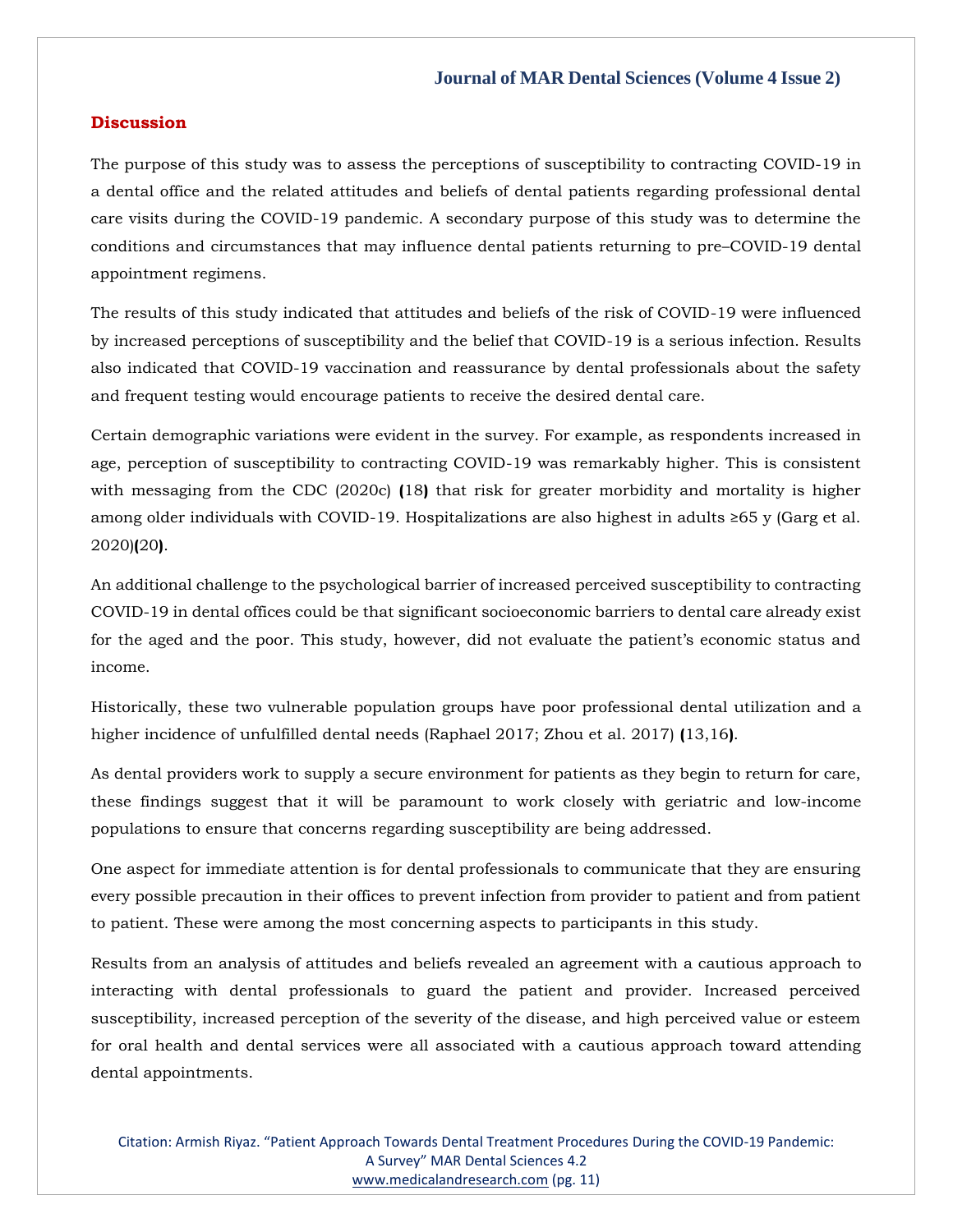Interestingly, the ones who value oral health would take a more cautious approach towards attending dental appointments. On initial inspection, these two attitudes could seem contrary to each other.

According to respondents, although dental health is important, staying safe from contracting COVID-19 is invariably more important.

It is quite evident that patients who reported a high perceived value or esteem for oral health and dental services also reported a higher level of attitudes and beliefs of caution.

Dental Professionals can play a pivotal role by communicating with their patients and reminding them of the importance of routine dental services to their overall well-being and that these services shall resume comprehensively as soon as possible because providers value the safety and health of their patients.

Most patients during this study believed that their dental office is complying with the government guidelines, so it is inferable that patients also consider their dental professionals as credible sources of health information. Therefore, enhanced communication by dental practitioners about preventive dental care and safety measures undertaken by them can prove beneficial.

The aim of oral public health and dental care practitioners during the pandemic should be to restore the good oral health routine of the population while not increasing the spread of COVID-19 and ensuring patient safety through high-quality service. The fact that returning to routine dental care will provide a net benefit to the population needs to be reiterated by the health professionals.

Respondents in this study reported that they would be complacent returning to dental offices following actions from healthcare providers, including vaccine status and appropriate precautions and recommendations. Another aspect of concern for the patients was to stay aware and informed about the latest PCR tests undertaken by the healthcare providers to detect any existent COVID-19 infection. Almost all patients agreed that this would help them to return their pre-pandemic dental care regimen.

Despite the patients' willingness to stay informed about the PCR tests, the majority of the patients did not agree that they would themselves get tested before visiting a dental professional. Increased awareness about the spread and safety of the community among the patients might encourage them to get tested more frequently. This measure would also help the medical fraternity to stay safe and provide effective care to the patients.

This observation reemphasizes the gravity of the COVID-19 pandemic and therefore the serious nature of perceptions and attitudes that individuals have towards the risk of contracting COVID-19. It also delivers the unique opportunity for the community of dental professionals to partner with leading public health agencies to ensure that dental well-being is not neglected and awareness in the masses about it is well propagated.

Citation: Armish Riyaz. "Patient Approach Towards Dental Treatment Procedures During the COVID-19 Pandemic: A Survey" MAR Dental Sciences 4.2 [www.medicalandresearch.com](http://www.medicalandresearch.com/) (pg. 12)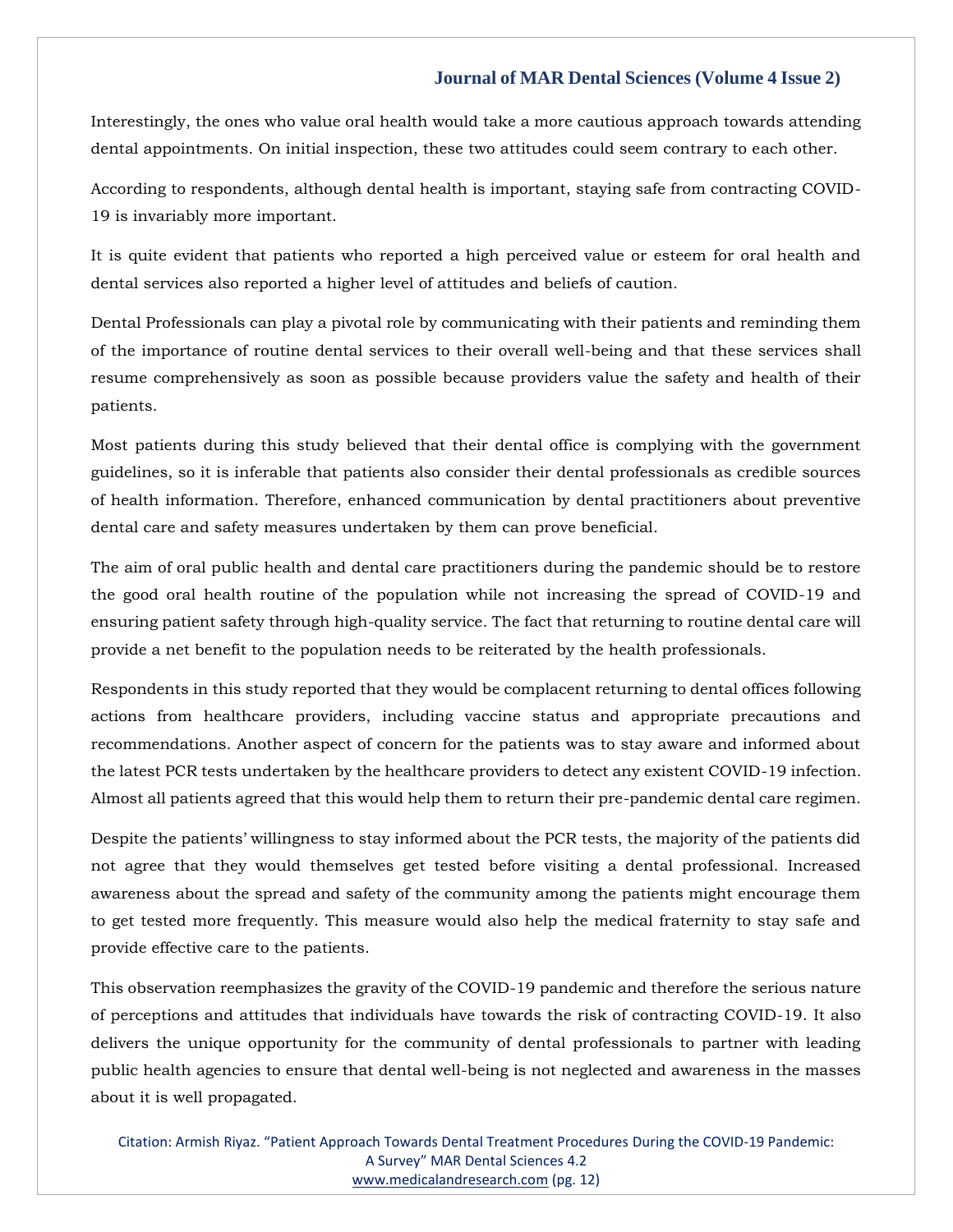#### **Limitations of the Study:**

The findings from this study should be interpreted within the context of its limitations. Firstly, the study sample was homogeneous, with most respondents having a good annual income.

Secondly, this survey was made available in early 2021. During this time, a general flattening of the epidemic curve was being reported, and a few participants, feeling more assured about the improving trajectory of the pandemic, may have demonstrated desirability bias, therefore responding in a way that reflected more favorably upon the slowing of the pandemic. Further cross-sectional surveys at regular intervals would reflect the realistic state of the pandemic in its entirety more accurately.

Thirdly, this survey relied completely on self-report data. People aren't necessarily good predictors of their future behavior, therefore the data may not reflect actual future outcomes, such as treatmentseeking patterns.

Lastly, survey items were constructed to address the purpose of the current study. There were no previous studies of perceptions of COVID-19 and dentistry, so comparisons of the findings in this study with those in previous research may be limited.

#### **Conclusion**

Public health policies must be evidence-based. The lack of published research on COVID-19 and dentistry poses a challenge for clinicians and policymakers wishing to make empirically-based policies. This study provides early data to identify patient perceptions of risk susceptibility and attitudes toward COVID-19 in a professional dental setting. This study also provides information about the conditions and events that may influence patients' confidence to return to regular dental visits. Government and public health agencies can play a crucial role in alleviating concerns and instilling confidence that dental settings are safe. With this information from the public, dental professionals and public health agencies can work together to share messages that will consistently inform the public regarding the safety of returning to professional dental care as it relates to the reopening of states and cities. Such messaging may have to focus on the most susceptible population groups and work to address fears and concerns of contracting the virus.

#### **References**

1[.Bin Mubayrik A, Al Dosary S, Alshawaf R, Alduweesh R, Alfurayh S, Alojaymi T, Tuwaym M,](https://www.google.com/search?q=public+attitudes+toward+chairside+screening+for+medical+conditions+in+dental+settings&oq=Public+Attitudes+Toward+Chairside+Screening+for+Medical+Conditions+in+Dental+Settings&aqs=chrome.0.0i512.452j0j7&sourceid=chrome&ie=UTF-8)  Alsuhaibani D, Aldaghri E. "[Public Attitudes Toward Chairside Screening for Medical Conditions in](https://www.google.com/search?q=public+attitudes+toward+chairside+screening+for+medical+conditions+in+dental+settings&oq=Public+Attitudes+Toward+Chairside+Screening+for+Medical+Conditions+in+Dental+Settings&aqs=chrome.0.0i512.452j0j7&sourceid=chrome&ie=UTF-8)  Dental Settings". *[Patient Prefer Adherence](https://www.google.com/search?q=public+attitudes+toward+chairside+screening+for+medical+conditions+in+dental+settings&oq=Public+Attitudes+Toward+Chairside+Screening+for+Medical+Conditions+in+Dental+Settings&aqs=chrome.0.0i512.452j0j7&sourceid=chrome&ie=UTF-8)*. 2021;15:187-195

Citation: Armish Riyaz. "Patient Approach Towards Dental Treatment Procedures During the COVID-19 Pandemic: A Survey" MAR Dental Sciences 4.2 [www.medicalandresearch.com](http://www.medicalandresearch.com/) (pg. 13)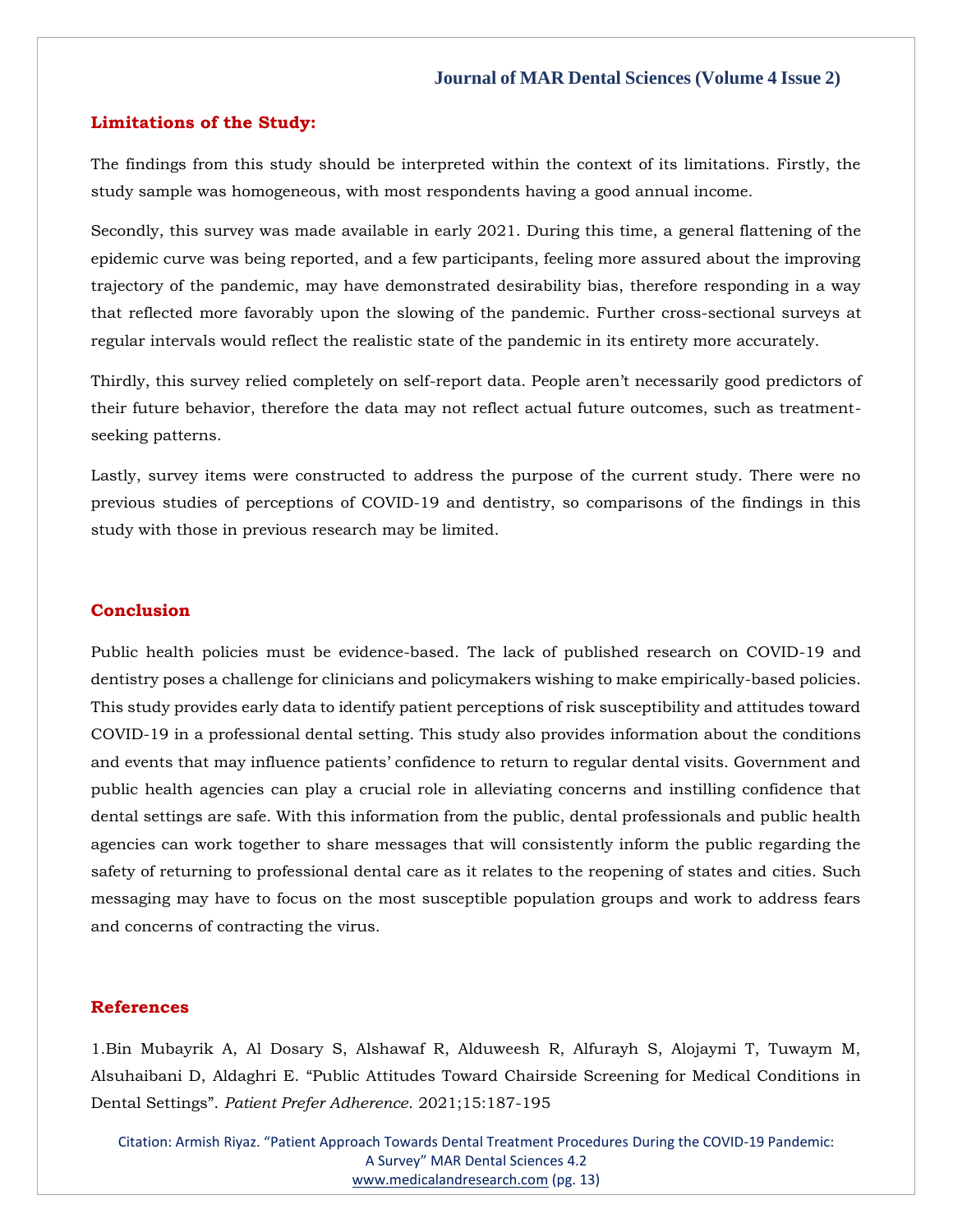2[.Chen, X, Shang, Y, Yao, S, Liu, R, Liu, H. 2020.](https://www.google.com/search?q=Perioperative+care+provider%E2%80%99s+considerations+in+managing+patients+with+the+COVID-19+infections&sxsrf=AOaemvL_GUh0ofwXZBywNQmrzsSEy5aeYg%3A1638193019005&ei=etekYYvvPNmfseMPl9yc2Ao&ved=0ahUKEwiLlOLH2L30AhXZT2wGHRcuB6sQ4dUDCA4&uact=5&oq=Perioperative+care+provider%E2%80%99s+considerations+in+managing+patients+with+the+COVID-19+infections&gs_lcp=Cgdnd3Mtd2l6EAMyBAgAEB46BwgjEOoCECdKBAhBGABQ5QZY5QZgpxBoAXACeACAAf4BiAH-AZIBAzItMZgBAKABAaABArABCsABAQ&sclient=gws-wiz) "Perioperative care provider's considerations in [managing patients with the COVID-19 infections](https://www.google.com/search?q=Perioperative+care+provider%E2%80%99s+considerations+in+managing+patients+with+the+COVID-19+infections&sxsrf=AOaemvL_GUh0ofwXZBywNQmrzsSEy5aeYg%3A1638193019005&ei=etekYYvvPNmfseMPl9yc2Ao&ved=0ahUKEwiLlOLH2L30AhXZT2wGHRcuB6sQ4dUDCA4&uact=5&oq=Perioperative+care+provider%E2%80%99s+considerations+in+managing+patients+with+the+COVID-19+infections&gs_lcp=Cgdnd3Mtd2l6EAMyBAgAEB46BwgjEOoCECdKBAhBGABQ5QZY5QZgpxBoAXACeACAAf4BiAH-AZIBAzItMZgBAKABAaABArABCsABAQ&sclient=gws-wiz)". Transl Perioper Pain Med. 7(2):216–224.

3.Chustecka Z. More than 60 doctors in Italy have died in COVID-19 pandemic. Medscape Medical News; 2020. https://www.medscape.com/viewarticle/927753.

4[.Hung, M, Moffat, R, Gill, G, Lauren, E, Ruiz-Negrón, B, Rosales, MN, Licari, FW. 2019.](https://www.google.com/search?q=Oral+health+as+a+gateway+to+overall+health+and+well-being%3A+surveillance+of+the+geriatric+population+in+the+United+States&sxsrf=AOaemvI_mWGah_5VBQzDG-BcWOjImFxzcA%3A1638193041225&ei=kdekYcanDbaTseMP3bqn4Ak&ved=0ahUKEwiGtK7S2L30AhW2SWwGHV3dCZwQ4dUDCA4&uact=5&oq=Oral+health+as+a+gateway+to+overall+health+and+well-being%3A+surveillance+of+the+geriatric+population+in+the+United+States&gs_lcp=Cgdnd3Mtd2l6EAMyBwgjEOoCECcyBwgjEOoCECcyBwgjEOoCECcyBwgjEOoCECcyBwgjEOoCECcyBwgjEOoCECcyBwgjEOoCECcyBwgjEOoCECcyBwgjEOoCECcyBwgjEOoCECdKBAhBGABQogZYogZguAtoAXACeACAAQCIAQCSAQCYAQCgAQGgAQKwAQrAAQE&sclient=gws-wiz) "Oral health [as a gateway to overall health and well-being: surveillance of the geriatric population in the United](https://www.google.com/search?q=Oral+health+as+a+gateway+to+overall+health+and+well-being%3A+surveillance+of+the+geriatric+population+in+the+United+States&sxsrf=AOaemvI_mWGah_5VBQzDG-BcWOjImFxzcA%3A1638193041225&ei=kdekYcanDbaTseMP3bqn4Ak&ved=0ahUKEwiGtK7S2L30AhW2SWwGHV3dCZwQ4dUDCA4&uact=5&oq=Oral+health+as+a+gateway+to+overall+health+and+well-being%3A+surveillance+of+the+geriatric+population+in+the+United+States&gs_lcp=Cgdnd3Mtd2l6EAMyBwgjEOoCECcyBwgjEOoCECcyBwgjEOoCECcyBwgjEOoCECcyBwgjEOoCECcyBwgjEOoCECcyBwgjEOoCECcyBwgjEOoCECcyBwgjEOoCECcyBwgjEOoCECdKBAhBGABQogZYogZguAtoAXACeACAAQCIAQCSAQCYAQCgAQGgAQKwAQrAAQE&sclient=gws-wiz)  States"[. Spec Care Dent. 39\(4\):354](https://www.google.com/search?q=Oral+health+as+a+gateway+to+overall+health+and+well-being%3A+surveillance+of+the+geriatric+population+in+the+United+States&sxsrf=AOaemvI_mWGah_5VBQzDG-BcWOjImFxzcA%3A1638193041225&ei=kdekYcanDbaTseMP3bqn4Ak&ved=0ahUKEwiGtK7S2L30AhW2SWwGHV3dCZwQ4dUDCA4&uact=5&oq=Oral+health+as+a+gateway+to+overall+health+and+well-being%3A+surveillance+of+the+geriatric+population+in+the+United+States&gs_lcp=Cgdnd3Mtd2l6EAMyBwgjEOoCECcyBwgjEOoCECcyBwgjEOoCECcyBwgjEOoCECcyBwgjEOoCECcyBwgjEOoCECcyBwgjEOoCECcyBwgjEOoCECcyBwgjEOoCECcyBwgjEOoCECdKBAhBGABQogZYogZguAtoAXACeACAAQCIAQCSAQCYAQCgAQGgAQKwAQrAAQE&sclient=gws-wiz)–361.

5.Meng, L, Hua, F, Bian, Z. 2020. "[Coronavirus disease 2019 \(COVID-19\): emerging and future](https://www.google.com/search?q=Coronavirus+disease+2019+%28COVID-19%29%3A+emerging+and+future+challenges+for+dental+and+oral+medicine%E2%80%9D&sxsrf=AOaemvLDsFCDcF2jjVmhp5ZTMw0IgiAFbA%3A1638193086835&ei=vtekYeKSMqydseMP3YetkAI&ved=0ahUKEwji6Y3o2L30AhWsTmwGHd1DCyIQ4dUDCA4&oq=Coronavirus+disease+2019+%28COVID-19%29%3A+emerging+and+future+challenges+for+dental+and+oral+medicine%E2%80%9D&gs_lcp=Cgdnd3Mtd2l6EAw6BwgjEOoCECdKBAhBGABQvRNYvRNg2ipoAXAAeACAAegBiAHoAZIBAzItMZgBAKABAaABArABCsABAQ&sclient=gws-wiz)  [challenges for dental and oral medicine](https://www.google.com/search?q=Coronavirus+disease+2019+%28COVID-19%29%3A+emerging+and+future+challenges+for+dental+and+oral+medicine%E2%80%9D&sxsrf=AOaemvLDsFCDcF2jjVmhp5ZTMw0IgiAFbA%3A1638193086835&ei=vtekYeKSMqydseMP3YetkAI&ved=0ahUKEwji6Y3o2L30AhWsTmwGHd1DCyIQ4dUDCA4&oq=Coronavirus+disease+2019+%28COVID-19%29%3A+emerging+and+future+challenges+for+dental+and+oral+medicine%E2%80%9D&gs_lcp=Cgdnd3Mtd2l6EAw6BwgjEOoCECdKBAhBGABQvRNYvRNg2ipoAXAAeACAAegBiAHoAZIBAzItMZgBAKABAaABArABCsABAQ&sclient=gws-wiz)". J Dent Res. 99(5):481–487.

6.Luo, J.Y.N., Liu, P.P. & Wong, M.C.M. ["Patients' satisfaction with dental care: a qualitative study to](https://www.google.com/search?q=Patients%E2%80%99+satisfaction+with+dental+care%3A+a+qualitative+study+to+develop+a+satisfaction+instrument%E2%80%9D&sxsrf=AOaemvJnvHLrkXhc5-pobxRktGkDxVBMwg%3A1638193239955&ei=V9ikYZLPOYKPseMPq5Cp2AE&ved=0ahUKEwjS1o-x2b30AhWCR2wGHStIChsQ4dUDCA4&oq=Patients%E2%80%99+satisfaction+with+dental+care%3A+a+qualitative+study+to+develop+a+satisfaction+instrument%E2%80%9D&gs_lcp=Cgdnd3Mtd2l6EAw6BwgjEOoCECdKBAhBGABQ8hBY8hBgoBhoAXACeACAAdABiAHQAZIBAzItMZgBAKABAaABArABCsABAQ&sclient=gws-wiz)  [develop a satisfaction instrument](https://www.google.com/search?q=Patients%E2%80%99+satisfaction+with+dental+care%3A+a+qualitative+study+to+develop+a+satisfaction+instrument%E2%80%9D&sxsrf=AOaemvJnvHLrkXhc5-pobxRktGkDxVBMwg%3A1638193239955&ei=V9ikYZLPOYKPseMPq5Cp2AE&ved=0ahUKEwjS1o-x2b30AhWCR2wGHStIChsQ4dUDCA4&oq=Patients%E2%80%99+satisfaction+with+dental+care%3A+a+qualitative+study+to+develop+a+satisfaction+instrument%E2%80%9D&gs_lcp=Cgdnd3Mtd2l6EAw6BwgjEOoCECdKBAhBGABQ8hBY8hBgoBhoAXACeACAAdABiAHQAZIBAzItMZgBAKABAaABArABCsABAQ&sclient=gws-wiz)". *BMC Oral Health* **18,** 15 (2018).

7[.Becker K, Brunello G, Gurzawska-Comis K, et al.:](https://www.google.com/search?q=%E2%80%9CDental+care+during+COVID-19+pandemic%3A+survey+of+experts%27+opinion&sxsrf=AOaemvL-pOPwzrbscCQrD68tFWruKXNIRQ%3A1638193301910&ei=ldikYdzmNv-hseMPkMCtiAc&ved=0ahUKEwichdXO2b30AhX_UGwGHRBgC3EQ4dUDCA4&oq=%E2%80%9CDental+care+during+COVID-19+pandemic%3A+survey+of+experts%27+opinion&gs_lcp=Cgdnd3Mtd2l6EAwyBQgAEIAEOgcIIxDqAhAnSgQIQRgAUJYXWJYXYNEfaAFwAngAgAHMAYgBzAGSAQMyLTGYAQCgAQGgAQKwAQrAAQE&sclient=gws-wiz) "Dental care during COVID-19 pandemic: survey of experts' opinion"[. Clin Oral Implants Res 31: 1253-1260, 2020.](https://www.google.com/search?q=%E2%80%9CDental+care+during+COVID-19+pandemic%3A+survey+of+experts%27+opinion&sxsrf=AOaemvL-pOPwzrbscCQrD68tFWruKXNIRQ%3A1638193301910&ei=ldikYdzmNv-hseMPkMCtiAc&ved=0ahUKEwichdXO2b30AhX_UGwGHRBgC3EQ4dUDCA4&oq=%E2%80%9CDental+care+during+COVID-19+pandemic%3A+survey+of+experts%27+opinion&gs_lcp=Cgdnd3Mtd2l6EAwyBQgAEIAEOgcIIxDqAhAnSgQIQRgAUJYXWJYXYNEfaAFwAngAgAHMAYgBzAGSAQMyLTGYAQCgAQGgAQKwAQrAAQE&sclient=gws-wiz)

[8.Gurzawska-Comis, K., Becker, K., Brunello, G., Gurzawska, A., & Schwarz, F. \(2020\).](https://www.google.com/search?q=%E2%80%9CRecommendations+for+Dental+Care+during+COVID-19+Pandemic&sxsrf=AOaemvL2UdC_1X4VFolEn_cOKv-FBC0CTA%3A1638193364388&ei=1NikYYSlF6aWseMPzeuGwAs&ved=0ahUKEwiE37rs2b30AhUmS2wGHc21AbgQ4dUDCA4&oq=%E2%80%9CRecommendations+for+Dental+Care+during+COVID-19+Pandemic&gs_lcp=Cgdnd3Mtd2l6EAwyBQgAEIAEMgYIABAWEB4yBggAEBYQHjIGCAAQFhAeMgYIABAWEB46BwgjEOoCECdKBAhBGABQhBhYhBhg-SBoAnACeACAAeMCiAHjApIBAzMtMZgBAKABAaABArABCsABAQ&sclient=gws-wiz)  "[Recommendations for Dental Care during COVID-19 Pandemic](https://www.google.com/search?q=%E2%80%9CRecommendations+for+Dental+Care+during+COVID-19+Pandemic&sxsrf=AOaemvL2UdC_1X4VFolEn_cOKv-FBC0CTA%3A1638193364388&ei=1NikYYSlF6aWseMPzeuGwAs&ved=0ahUKEwiE37rs2b30AhUmS2wGHc21AbgQ4dUDCA4&oq=%E2%80%9CRecommendations+for+Dental+Care+during+COVID-19+Pandemic&gs_lcp=Cgdnd3Mtd2l6EAwyBQgAEIAEMgYIABAWEB4yBggAEBYQHjIGCAAQFhAeMgYIABAWEB46BwgjEOoCECdKBAhBGABQhBhYhBhg-SBoAnACeACAAeMCiAHjApIBAzMtMZgBAKABAaABArABCsABAQ&sclient=gws-wiz)". *J Clin Med*, **9**(6), 1833.

9.Harrel, S. K., & Molinari, J. (2004). "[Aerosols and splatter in dentistry: A brief review of the literature](https://www.google.com/search?q=Aerosols+and+splatter+in+dentistry%3A+A+brief+review+of+the+literature+and+infection+control+implications%E2%80%9D&sxsrf=AOaemvLvrCfhUmWyG-kzHmxEelXYNHFdUw%3A1638193411975&ei=A9mkYevtOvGLseMPvL2KyAQ&ved=0ahUKEwir-5KD2r30AhXxRWwGHbyeAkkQ4dUDCA4&oq=Aerosols+and+splatter+in+dentistry%3A+A+brief+review+of+the+literature+and+infection+control+implications%E2%80%9D&gs_lcp=Cgdnd3Mtd2l6EAwyBwgjEOoCECcyBwgjEOoCECcyBwgjEOoCECcyBwgjEOoCECcyBwgjEOoCECcyBwgjEOoCECcyBwgjEOoCECcyBwgjEOoCECcyBwgjEOoCECcyBwgjEOoCECdKBAhBGABQ1BBY1BBggyFoAXACeACAAQCIAQCSAQCYAQCgAQGgAQKwAQrAAQE&sclient=gws-wiz)  and infection control implications". *[Journal of the American Dental Association](https://www.google.com/search?q=Aerosols+and+splatter+in+dentistry%3A+A+brief+review+of+the+literature+and+infection+control+implications%E2%80%9D&sxsrf=AOaemvLvrCfhUmWyG-kzHmxEelXYNHFdUw%3A1638193411975&ei=A9mkYevtOvGLseMPvL2KyAQ&ved=0ahUKEwir-5KD2r30AhXxRWwGHbyeAkkQ4dUDCA4&oq=Aerosols+and+splatter+in+dentistry%3A+A+brief+review+of+the+literature+and+infection+control+implications%E2%80%9D&gs_lcp=Cgdnd3Mtd2l6EAwyBwgjEOoCECcyBwgjEOoCECcyBwgjEOoCECcyBwgjEOoCECcyBwgjEOoCECcyBwgjEOoCECcyBwgjEOoCECcyBwgjEOoCECcyBwgjEOoCECcyBwgjEOoCECdKBAhBGABQ1BBY1BBggyFoAXACeACAAQCIAQCSAQCYAQCgAQGgAQKwAQrAAQE&sclient=gws-wiz)*, **135**(4), 429– 437.

10.Kranz AM, Gahlon G, Dick AW, Stein BD. "[Characteristics of US Adults Delaying Dental Care Due](https://www.google.com/search?q=%E2%80%9CCharacteristics+of+US+Adults+Delaying+Dental+Care+Due+to+the+COVID-19+Pandemic&sxsrf=AOaemvLcreYVUffdC-nBH6g8ccxQXzOfAA%3A1638193458985&ei=MtmkYZi_O-adseMP9quVyAU&ved=0ahUKEwiYoMiZ2r30AhXmTmwGHfZVBVkQ4dUDCA4&oq=%E2%80%9CCharacteristics+of+US+Adults+Delaying+Dental+Care+Due+to+the+COVID-19+Pandemic&gs_lcp=Cgdnd3Mtd2l6EAwyBQgAEIAEOgcIIxDqAhAnSgQIQRgAUNMSWNMSYNInaAFwAngAgAHVAYgB1QGSAQMyLTGYAQCgAQGgAQKwAQrAAQE&sclient=gws-wiz)  to the COVID-19 Pandemic"[. JDR Clin Trans Res. 2021 Jan;6\(1\):8-14.](https://www.google.com/search?q=%E2%80%9CCharacteristics+of+US+Adults+Delaying+Dental+Care+Due+to+the+COVID-19+Pandemic&sxsrf=AOaemvLcreYVUffdC-nBH6g8ccxQXzOfAA%3A1638193458985&ei=MtmkYZi_O-adseMP9quVyAU&ved=0ahUKEwiYoMiZ2r30AhXmTmwGHfZVBVkQ4dUDCA4&oq=%E2%80%9CCharacteristics+of+US+Adults+Delaying+Dental+Care+Due+to+the+COVID-19+Pandemic&gs_lcp=Cgdnd3Mtd2l6EAwyBQgAEIAEOgcIIxDqAhAnSgQIQRgAUNMSWNMSYNInaAFwAngAgAHVAYgB1QGSAQMyLTGYAQCgAQGgAQKwAQrAAQE&sclient=gws-wiz)

11.Petosa, RL, Smith, LH. 2014. "[Peer mentoring for health behavior change: a systematic review](https://www.google.com/search?q=Peer+mentoring+for+health+behavior+change%3A+a+systematic+review&sxsrf=AOaemvLG8XdZpYsu3Jn_YQfqK1qGlAkdZQ%3A1638193504626&ei=YNmkYcS7JZaSseMP3sKXuAs&ved=0ahUKEwjE66mv2r30AhUWSWwGHV7hBbcQ4dUDCA4&oq=Peer+mentoring+for+health+behavior+change%3A+a+systematic+review&gs_lcp=Cgdnd3Mtd2l6EAw6BwgjEOoCECdKBAhBGABQwA5YwA5gthpoAXAAeACAAcoBiAHKAZIBAzItMZgBAKABAaABArABCsABAQ&sclient=gws-wiz)". Am [J Health Educ. 45\(6\):351](https://www.google.com/search?q=Peer+mentoring+for+health+behavior+change%3A+a+systematic+review&sxsrf=AOaemvLG8XdZpYsu3Jn_YQfqK1qGlAkdZQ%3A1638193504626&ei=YNmkYcS7JZaSseMP3sKXuAs&ved=0ahUKEwjE66mv2r30AhUWSWwGHV7hBbcQ4dUDCA4&oq=Peer+mentoring+for+health+behavior+change%3A+a+systematic+review&gs_lcp=Cgdnd3Mtd2l6EAw6BwgjEOoCECdKBAhBGABQwA5YwA5gthpoAXAAeACAAcoBiAHKAZIBAzItMZgBAKABAaABArABCsABAQ&sclient=gws-wiz)–357.

12.Raifman, MA, Raifman, JR. 2020. "[Disparities in the population at risk of severe illness from](https://www.google.com/search?q=Disparities+in+the+population+at+risk+of+severe+illness+from+COVID-19+by+race%2Fethnicity+and+income%E2%80%9D&sxsrf=AOaemvIjr3Ri-Qy70khOgj-cY79NXGg38g%3A1638193551596&ei=j9mkYc7SI8yYseMPpIylmAY&ved=0ahUKEwiO1tzF2r30AhVMTGwGHSRGCWMQ4dUDCA4&oq=Disparities+in+the+population+at+risk+of+severe+illness+from+COVID-19+by+race%2Fethnicity+and+income%E2%80%9D&gs_lcp=Cgdnd3Mtd2l6EAwyBAgAEB46BwgjEOoCECdKBAhBGABQjRJYjRJg-iRoAXACeACAAd8BiAHfAZIBAzItMZgBAKABAaABArABCsABAQ&sclient=gws-wiz)  [COVID-19 by race/ethnicity and income](https://www.google.com/search?q=Disparities+in+the+population+at+risk+of+severe+illness+from+COVID-19+by+race%2Fethnicity+and+income%E2%80%9D&sxsrf=AOaemvIjr3Ri-Qy70khOgj-cY79NXGg38g%3A1638193551596&ei=j9mkYc7SI8yYseMPpIylmAY&ved=0ahUKEwiO1tzF2r30AhVMTGwGHSRGCWMQ4dUDCA4&oq=Disparities+in+the+population+at+risk+of+severe+illness+from+COVID-19+by+race%2Fethnicity+and+income%E2%80%9D&gs_lcp=Cgdnd3Mtd2l6EAwyBAgAEB46BwgjEOoCECdKBAhBGABQjRJYjRJg-iRoAXACeACAAd8BiAHfAZIBAzItMZgBAKABAaABArABCsABAQ&sclient=gws-wiz)". Am J Prev Med. 59(1):137–139.

13.Raphael, C. 2017. "Oral health and aging"[. Am Pre J Public Health. 107\(S1\):S44](https://www.google.com/search?q=Oral+health+and+aging&sxsrf=AOaemvLLu02IOSR1wsEw4XEi-JSTIVEpyQ%3A1638193595312&ei=u9mkYY29EqKYseMPusyuiAs&ved=0ahUKEwjNhsna2r30AhUiTGwGHTqmC7EQ4dUDCA4&oq=Oral+health+and+aging&gs_lcp=Cgdnd3Mtd2l6EAwyBQgAEIAEMgYIABAWEB4yBggAEBYQHjoHCCMQ6gIQJ0oECEEYAFCIFFiIFGC_JWgCcAB4AIABvgGIAb4BkgEDMC4xmAEAoAEBoAECsAEKwAEB&sclient=gws-wiz)–S45.

14[.Semyonov, M, Lewin-Epstein, N, Maskileyson, D. 2013.](https://www.google.com/search?q=%E2%80%9CWhere+wealth+matters+more+for+health%3A+the+wealth-health+gradient+in+16+countries&sxsrf=AOaemvI6oPnQwnWj-X-Rz5GcfrxVkMwGqg%3A1638193637424&ei=5dmkYdeeGZufseMPuKm00AY&ved=0ahUKEwiXpdPu2r30AhWbT2wGHbgUDWoQ4dUDCA4&oq=%E2%80%9CWhere+wealth+matters+more+for+health%3A+the+wealth-health+gradient+in+16+countries&gs_lcp=Cgdnd3Mtd2l6EAw6BwgjEOoCECdKBAhBGABQ6BFY6BFgqBpoAXACeACAAcYBiAHGAZIBAzAuMZgBAKABAaABArABCsABAQ&sclient=gws-wiz) "Where wealth matters more for health: the [wealth-health gradient in 16 countries](https://www.google.com/search?q=%E2%80%9CWhere+wealth+matters+more+for+health%3A+the+wealth-health+gradient+in+16+countries&sxsrf=AOaemvI6oPnQwnWj-X-Rz5GcfrxVkMwGqg%3A1638193637424&ei=5dmkYdeeGZufseMPuKm00AY&ved=0ahUKEwiXpdPu2r30AhWbT2wGHbgUDWoQ4dUDCA4&oq=%E2%80%9CWhere+wealth+matters+more+for+health%3A+the+wealth-health+gradient+in+16+countries&gs_lcp=Cgdnd3Mtd2l6EAw6BwgjEOoCECdKBAhBGABQ6BFY6BFgqBpoAXACeACAAcYBiAHGAZIBAzAuMZgBAKABAaABArABCsABAQ&sclient=gws-wiz)". Soc Sci Med. 81:10–17.

15[.Shapiro, DN, Chandler, J, Mueller, PA. 2013.](https://www.google.com/search?q=Using+mechanical+Turk+to+study+clinical+populations&sxsrf=AOaemvKYbqniXPdkWKmxCtXbPIXJ3sumHQ%3A1638193681218&ei=EdqkYZqTBYmeseMPqo2BOA&ved=0ahUKEwja37yD2730AhUJT2wGHapGAAcQ4dUDCA4&oq=Using+mechanical+Turk+to+study+clinical+populations&gs_lcp=Cgdnd3Mtd2l6EAwyBggAEBYQHjoHCCMQ6gIQJ0oECEEYAFDCD1jCD2CKG2gBcAB4AIAB8AGIAfABkgEDMi0xmAEAoAEBoAECsAEKwAEB&sclient=gws-wiz) "Using mechanical Turk to study clinical populations"[. Clin Psychol Sci. 1\(2\):213](https://www.google.com/search?q=Using+mechanical+Turk+to+study+clinical+populations&sxsrf=AOaemvKYbqniXPdkWKmxCtXbPIXJ3sumHQ%3A1638193681218&ei=EdqkYZqTBYmeseMPqo2BOA&ved=0ahUKEwja37yD2730AhUJT2wGHapGAAcQ4dUDCA4&oq=Using+mechanical+Turk+to+study+clinical+populations&gs_lcp=Cgdnd3Mtd2l6EAwyBggAEBYQHjoHCCMQ6gIQJ0oECEEYAFDCD1jCD2CKG2gBcAB4AIAB8AGIAfABkgEDMi0xmAEAoAEBoAECsAEKwAEB&sclient=gws-wiz)–220.

16.Zhou, JY, Elyasi, M, Amin, M. 2017. "[Associations among dental insurance, dental visits, and](https://www.google.com/search?q=Associations+among+dental+insurance%2C+dental+visits%2C+and+unmet+needs+of+US+children%E2%80%9D&sxsrf=AOaemvJBMqYR2qMyHS8qlKNcLB6fp4TdQA%3A1638193740192&ei=TNqkYaGlC7yVseMP-fCJkA0&ved=0ahUKEwih-9Of2730AhW8SmwGHXl4AtIQ4dUDCA4&oq=Associations+among+dental+insurance%2C+dental+visits%2C+and+unmet+needs+of+US+children%E2%80%9D&gs_lcp=Cgdnd3Mtd2l6EAw6BwgjEOoCECdKBAhBGABQ4xJY4xJgrh1oAXAAeACAAfoBiAH6AZIBAzItMZgBAKABAaABArABCsABAQ&sclient=gws-wiz)  unmet needs of US children"[. J Am Dent Assoc. 148\(2\):92](https://www.google.com/search?q=Associations+among+dental+insurance%2C+dental+visits%2C+and+unmet+needs+of+US+children%E2%80%9D&sxsrf=AOaemvJBMqYR2qMyHS8qlKNcLB6fp4TdQA%3A1638193740192&ei=TNqkYaGlC7yVseMP-fCJkA0&ved=0ahUKEwih-9Of2730AhW8SmwGHXl4AtIQ4dUDCA4&oq=Associations+among+dental+insurance%2C+dental+visits%2C+and+unmet+needs+of+US+children%E2%80%9D&gs_lcp=Cgdnd3Mtd2l6EAw6BwgjEOoCECdKBAhBGABQ4xJY4xJgrh1oAXAAeACAAfoBiAH6AZIBAzItMZgBAKABAaABArABCsABAQ&sclient=gws-wiz)–99.

17.CDC 2020b. Interim clinical guidance for management of patients with confirmed Coronavirus disease (COVID- 19). *CDC*. https://www.cdc.gov/coronavirus/2019-ncov/hcp/clinical-guidancemanagement-patients.html

18.CDC(2020c). Symptoms of Coronavirus*. CDC*. https://www.cdc.gov/coronavirus/2019 ncov/symptoms-testing/ symptoms.html

19.CDC (2020d). How to protect yourself & others. *CDC*. https://www.cdc.gov/coronavirus/2019 ncov/prevent- getting-sick/prevention.html

Citation: Armish Riyaz. "Patient Approach Towards Dental Treatment Procedures During the COVID-19 Pandemic: A Survey" MAR Dental Sciences 4.2 [www.medicalandresearch.com](http://www.medicalandresearch.com/) (pg. 14)